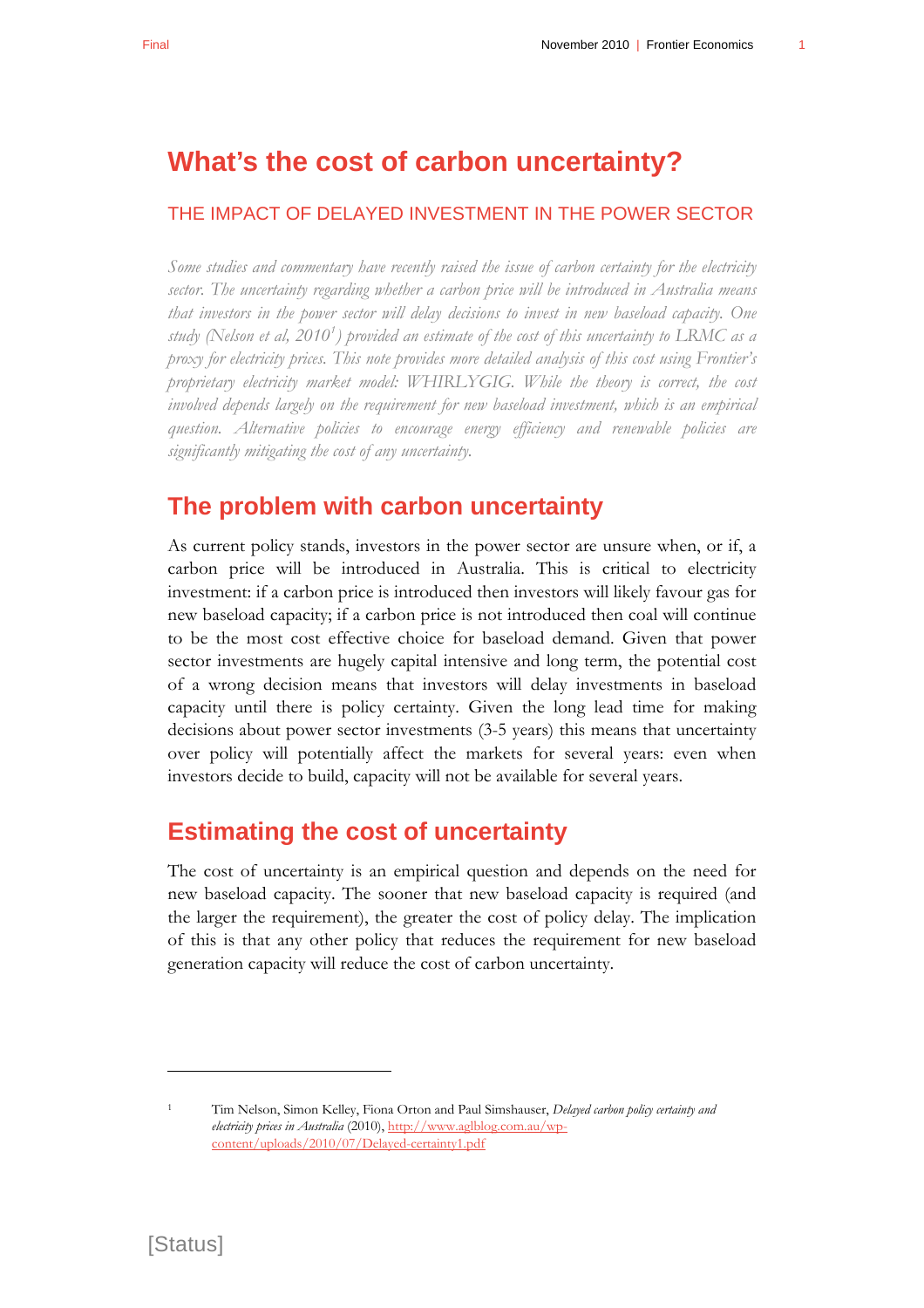Nelson *et al* provides a useful framework for estimating the cost of uncertainty by comparing estimates of long-run marginal cost (LRMC - as a proxy for price) for the following scenarios:

- | "Certainty", which assumes that investors have carbon policy certainty and there is no delay to new baseload investment.
- | "Uncertainty", which assumes that there is no carbon policy certainty until 2013. This means that any baseload investment (coal or CCGT gas) is delayed until 2018 at the earliest. In the interim, increases in demand must be met through investment in OCGT or running existing peaking/intermediate plant at higher capacity factors.

We assume that a carbon price is introduced from 2014 (when policy certainty is provided) and this is included in the LRMC estimates. Nelson does not include a carbon price.

Nelson relies on a simple cost model that determines the optimal mix between three options: Coal, CCGT Gas and OCGT Gas according to capacity factors and the load duration curve.

One limitation of the approach in Nelson is that it does not take into account the current stock of capacity. It assumes that the actual investment mix is optimal and does not take into account the current excess in baseload capacity. This approach overstates the requirement for new baseload investment, which overstates the estimated cost of uncertainty.

A second limitation (identified in Nelson as an area for further research) is that it only considers coal, CCGT and OCGT investment options, hence it does not consider the impact of the extended renewable energy target (eRET). Any policy that reduces the requirement for new baseload capacity will reduce the cost of carbon uncertainty. This includes the eRET, since it will drive increased investment in wind and renewables (directly). The intermittent nature of wind will also indirectly shift other investment decisions in favour of complementary peaking gas plant. The renewable growth driven by the eRET will largely meet the growth in demand in the next few years, which will mitigate any cost of carbon uncertainty. Various energy efficiency schemes will have the same effect, as will the Victorian 5% solar target.

Finally, a comparison of LRMC at a point in time will only reflect the impact on consumers at that time. This does not reflect the *average* cost of the delay (the resource cost). This average cost will be less than the LRMC, which will be driven by the marginal plant. If LRMC increases by more than the average costs, this means that existing generators may benefit from higher prices even though their costs do not increase. Where this occurs, this represents a transfer from consumers to existing generators, which is a cost to consumers but not a deadweight loss.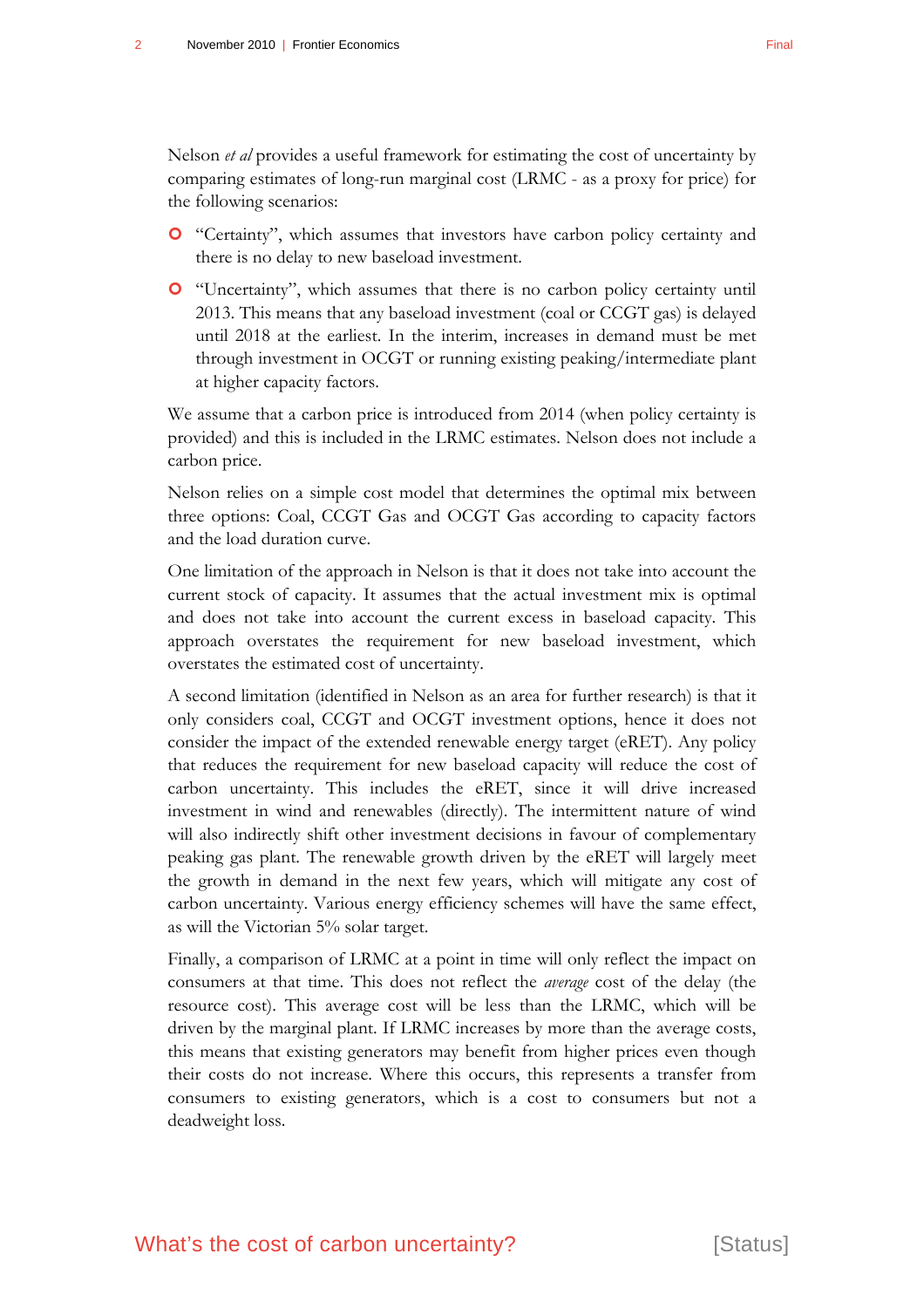## **Modelling approach**

For this note, we replicate the general approach of Nelson but extend it by applying Frontier's investment model: *WHIRLYGIG*. This model optimises total generation cost in the electricity market, calculating the least cost mix of existing plant and new plant options to meet load. This model is more complex than the model used in Nelson, as it considers all existing plant (including the current excess of baseload capacity), a broader mix of new investment options (beyond simply coal, CCGT and OCGT), and it includes all other regulatory constraints, including the effects of the eRET. It also allows the option of existing OCGT (peaking plant) temporarily operating at higher capacity factors to meet demand.

### **Modelling results**

Nelson estimated that the cost of delay would be an increase in LRMC of  $$8.60/MWh$  (13%), or  $$3.97/MWh$  (6%) where additional energy efficiency policies were in place.

The more detailed modelling conducted for this note using *WHIRLYGIG*  suggests that the requirement for new baseload investment is much less than suggested in Nelson. In the "Certainty" scenario, New CCGT investment is required from 2015 in some regions. This means that the cost of delay (in terms of the increase in LRMC) is \$3.40/MWh in NSW, or 4.1%. This is without taking into account the benefits of energy efficiency measures, which would further reduce this cost. This does not include the Victorian 5% large scale solar target, which would further reduce any cost of uncertainty.

As discussed, this is a point in time estimate, though the LRMC eventually reverts to the same level as the "Certainty" case. A chart of NSW prices is provided in [Figure 1.](#page-3-0)

The actual increase in resource costs (as opposed to LRMC) is closer to 0.3% over the modelling period. This suggests that much of the increase in LRMC is actually a transfer to existing generators as opposed to a resource cost.